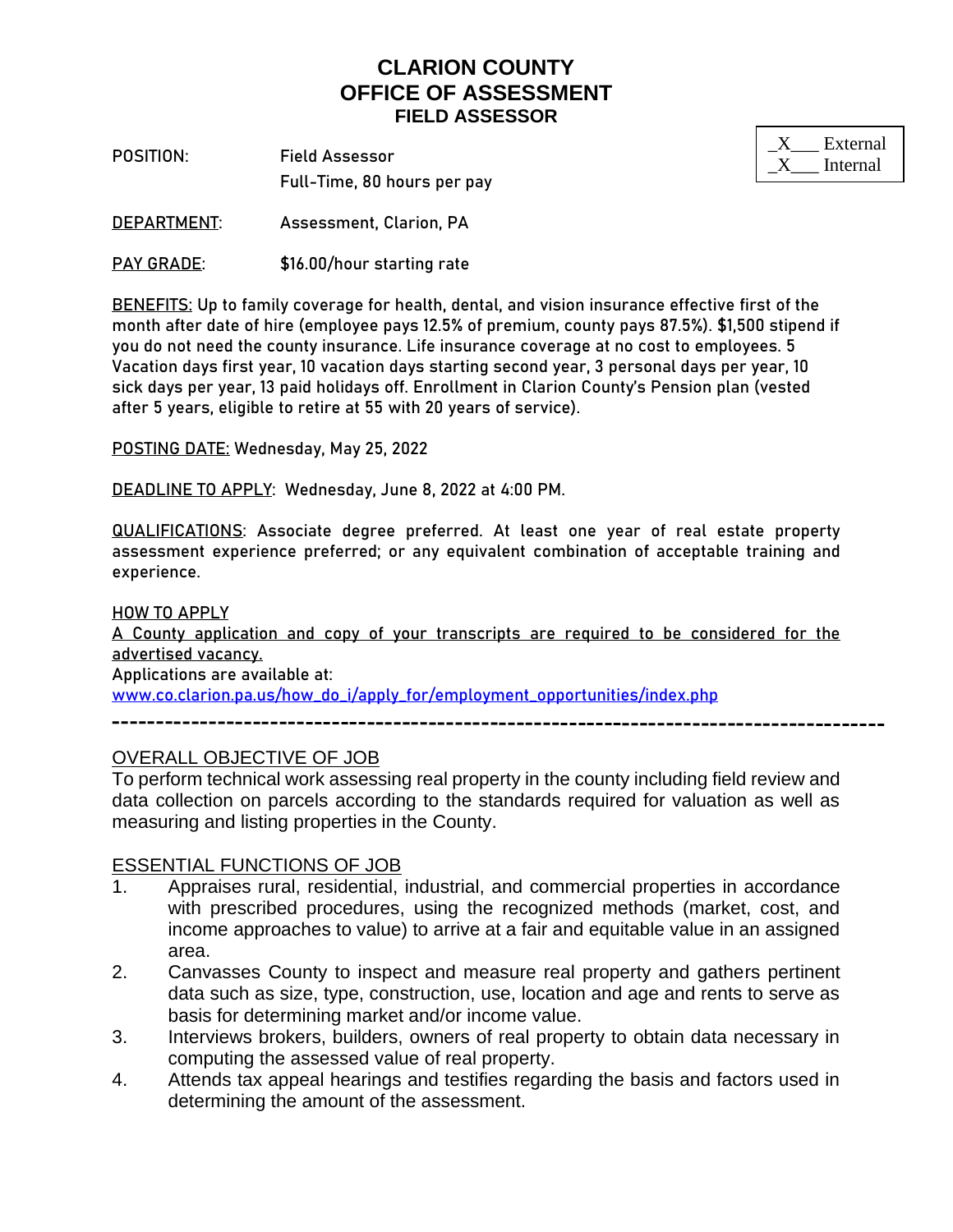- 5. Initiates changes in assessment records via the use of a CAMA System.
- 6. Research deeds to obtain correct ownership, boundary, and acreage information.
- 7. Measures and lists new construction.

### OTHER DUTIES OF JOB

- 1. Attends meetings, training, and inservices as required.
- 2. Performs other job-related duties as required.

#### SUPERVISION RECEIVED

Receives occasional instruction and supervision from Chief Assessor regarding daily work duties.

#### SUPERVISION GIVEN

None

### WORKING CONDITIONS

- 1. Works outdoors in various weather elements for long periods of time with minimal provisions such as restroom facilities.
- 2. Works indoors with average exposure to noise and stress, but subject to frequent disruptions.
- 3. Normal indoor exposure to dust/dirt.
- 4. Travels frequently during all seasons and is exposed to outdoor elements, including snow and icy roadways.
- 5. Works daily with irritated public.

### PHYSICAL/MENTAL CONDITIONS

- 1. Must possess ability to record, convey and present information, explain procedures, and follow instructions.
- 2. Must be able to sit for long periods throughout the workday, with intermittent periods of standing, walking, bending, twisting, squatting, pushing, reaching, grasping, and driving as necessary to carry out essential duties of job.
- 3. Dexterity requirements range from simple to coordinated movements of fingers/hands; feet/legs; torso necessary to carry out duties of job.
- 4. Light work, with occasional lifting/carrying of objects with a maximum weight of twenty pounds.
- 5. Must possess ability to conduct and portray professional and courteous behavior.
- 6. Must be able to cope with the physical and mental stress of position.
- 7. Must be able to pay close attention to details and concentrate on work.
- 8. Must be able to travel to diverse locations throughout the County.

#### QUALIFICATIONS

Associate degree preferred. At least one year of real estate property assessment experience preferred; or any equivalent combination of acceptable training and experience.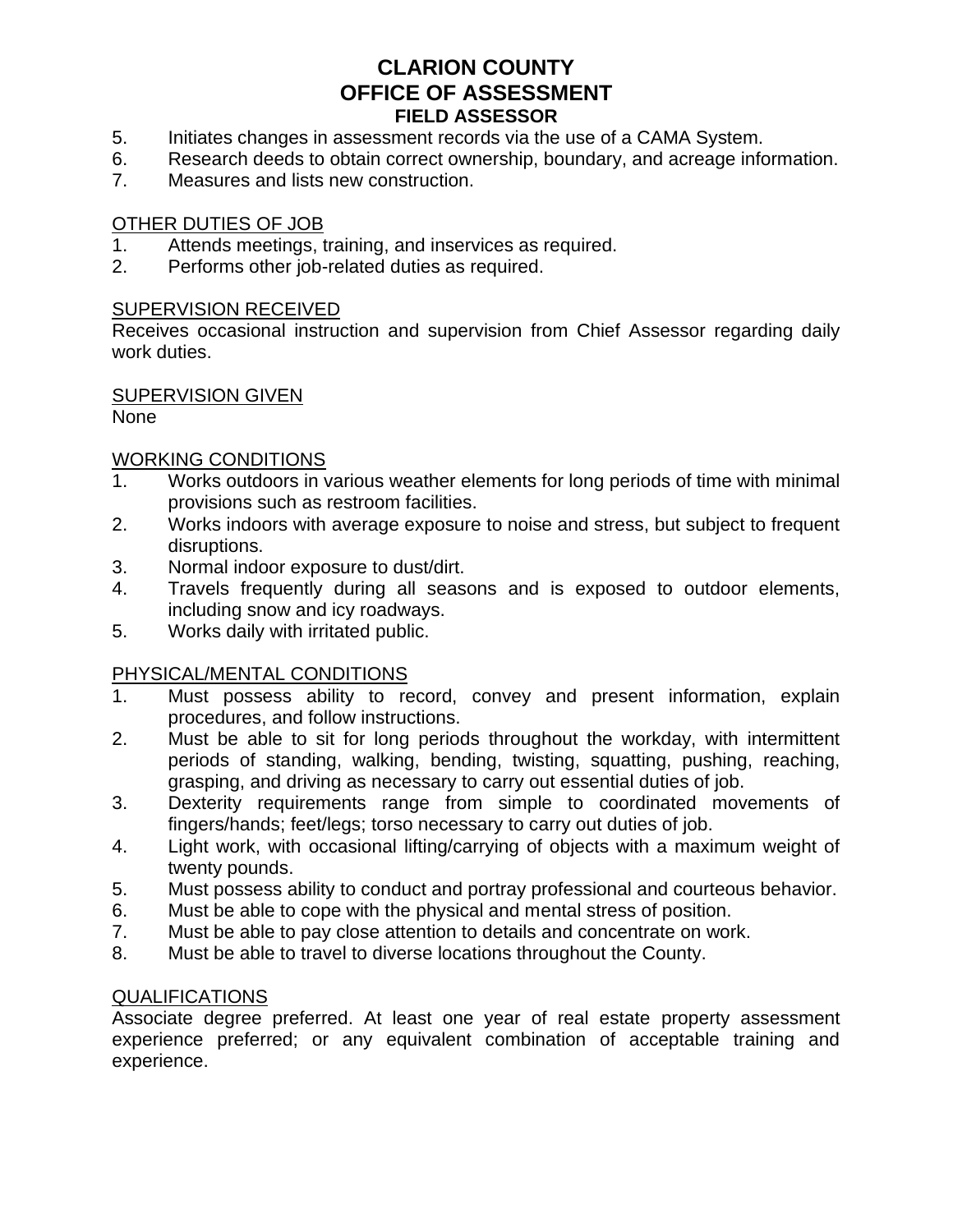Certifications required: CPE (Certified Pennsylvania Evaluator), or equivalent IAAO certification or other state certification and the ability to acquire a CPE within 1 year of employment. Must maintain certification and fulfill mandatory education courses required and approved by Pennsylvania Department of State – Bureau of Professional and Occupational Affairs. Must possess valid Pennsylvania driver's license.

### KNOWLEDGE, SKILLS, AND ABILITIES REQUIRED

- 1. Must be able to speak and comprehend the English language in an understandable manner to carry out essential functions of job.
- 2. Must be able to follow oral and written instructions.
- 3. Must possess good communication and interpersonal skills.
- 4. Must possess ability to function independently, to work effectively with clients, coworkers, and others.
- 5. Must possess ability to maintain confidentiality regarding client information and records.
- 6. Must possess technical knowledge of operating personal computers and other office equipment with accuracy and reasonable speed.
- 7. Must possess above average math skills.
- 8. Must possess a willingness to travel as needed to carry out essential job duties.
- 9. Must be capable of entering construction sites and/or rugged or remote terrain areas during various weather conditions for visual site assessment and valuation efforts.
- 10. Must possess the ability to make independent decisions when circumstances warrant such action.
- 11. Must possess knowledge of state and county laws, regulations and policies governing real property appraisal.
- 12. Must possess ability and skill to properly evaluate all types of property for tax purposes.
- 13. Must be able to read a map and navigate accordingly.
- 14. Must possess ability to gather and analyze relevant data and to prepare logical and concise reports on property values.
- 15. Must possess the ability to explain/interpret assessment/appraisal procedures and to interact with the public in an appropriate and effective manner.

### **HOW TO APPLY**

A County application and transcripts are required to be considered for the advertised vacancy. Applications are only accepted for positions in which we are *actively* recruiting. Applications received for positions not being advertised or general/blanket applications will be discarded.

Applications are available:

- Online by visiting: [www.co.clarion.pa.us/how\\_do\\_i/apply\\_for/employment\\_opportunities/index.php](http://www.co.clarion.pa.us/how_do_i/apply_for/employment_opportunities/index.php)
- In-Person by visiting the Clarion County Human Resource Office on the 2<sup>nd</sup> floor of the Administration Building located at 330 Main Street, Clarion, PA 16214